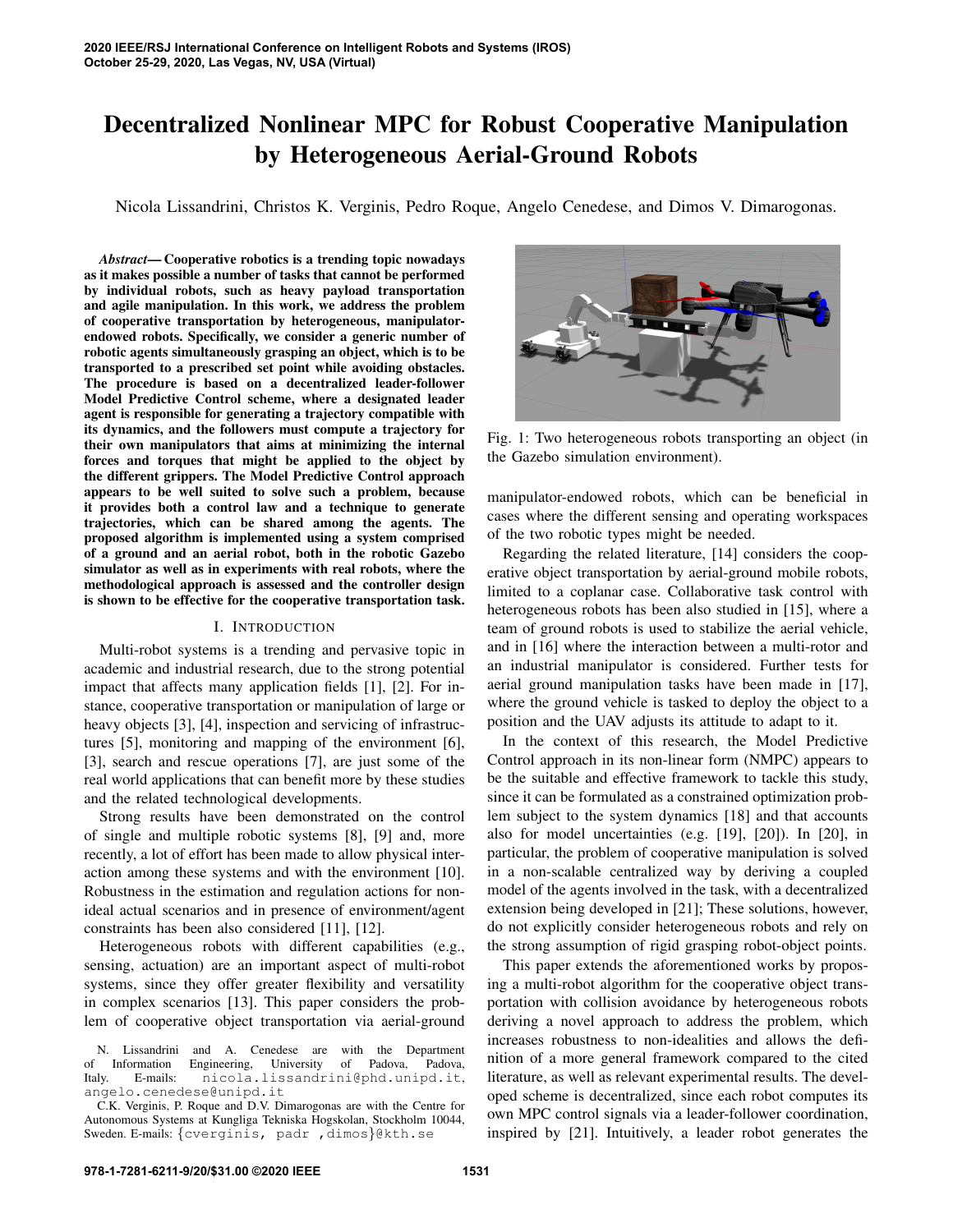desired trajectory of the grasped object, and the rest of the robots comply via an internal force minimization problem, without assuming rigid grasping points. The proposed algorithm is implemented and tested on a system of a ground and aerial robot (see Fig. 1 for an illustrative example), both on the robotic simulator Gazebo [22] and in real laboratory experiments.

## II. PRELIMINARY NOTATION AND MODELS

We consider a generic setup where  $N$  robotic agents are grasping an object. The robots are composed of a moving base and a robotic manipulator, which can have an arbitrary number of degrees of freedom. The base can be either a ground vehicle, e.g. fully actuated with holonomic wheels and 3 d.o.f., or an unmanned aerial vehicle (UAV). The aim of the agents is to transport the object along a collisionfree reference trajectory in a decentralized manner avoiding internal forces exerted by the manipulators.

In the remainder of this paper, letters i, j, h, k,  $\ell$ , are used as indexes; scalar parameters and variables are denoted by nonbold lowercase letters, while vector and matrix quantities are denoted, respectively, by bold lowercase and bold uppercase symbols. Rotation matrices are defined in the Special Orthogonal group  $\mathbb{SO}(3)$ , while  $[\cdot]_{\times}$  indicates the skew symmetric matrix associated to the argument vector. Given two frames  $\{a\}$ ,  $\{b\}$ , as well as a world frame  $\{W\}$ , we denote by  $T_b^a$  and  $T_b$  the affine transformation from frame  $\{a\}$  to frame  $\{b\}$  and from  $\{W\}$  to  $\{b\}$ , respectively. Similarly,  $p_a \in \mathbb{R}^3$  and  $R_a \in \mathbb{SO}(3)$  are the position and rotation matrix, respectively, of frame  $\{a\}$  with respect to  $\{W\}$ . Frames  $\{v, i\}$  and  $\{e, i\}$  are the vehicle and endeffector frame of agent i.

Let  $q_i \in \mathbb{R}^{n_i}$  be the vector of joint variables describing the configuration of each manipulator, with  $n_i$  being the corresponding number of degrees of freedom. The first-order kinematics of the agents can be written as follows:

$$
\text{Agent } i: \begin{cases} \dot{\bm{p}}_{e,i} &= A_{p,i} \bm{u}_{v,i} + J_{P,i}(q_i) \bm{u}_{q,i} \\ \bm{\omega}_{e,i} &= A_{\omega,i} \bm{u}_{\omega,i} + J_{O,i}(q_i) \bm{u}_{q,i} \\ \dot{\bm{R}}_{e,i} &= \left[\bm{\omega}_{e,i}\right]_{\times} \bm{R}_{e,i} \\ \dot{\bm{q}}_{i} &= \bm{u}_{q,i} \\ \dot{\bm{p}}_{v,i} &= A_{p} \bm{u}_{v,i} \\ \dot{\bm{R}}_{v,i} &= \left[A_{\omega} \bm{u}_{\omega,i}\right]_{\times} \bm{R}_{v,i} \end{cases} \tag{1}
$$

where:

- $p_{v,i}, p_{e,i}(p_{v,i}, q_i) \in \mathbb{R}^3$  are the position of the base and the end-effector of the  $i$ -th agent, respectively.
- $\boldsymbol{R}_{v,i}, \ \boldsymbol{R}_{e_i}(\boldsymbol{R}_{v,i},\boldsymbol{q}_i) \in \mathbb{SO}(3)$  refer to the corresponding rotation matrices relative to a fixed world frame  $\{W\}.$
- $u_{v,i}, u_{\omega,i} \in \mathbb{R}^3$  are the linear and angular input velocities applied at the base expressed in the local frame.
- $u_{q,i}$  are the joint velocities, which are assumed to be the manipulator's control input.
- $A_{p,i}$ ,  $A_{\omega,i} \in \mathbb{R}^{3 \times 3}$  allow to model constraints on the input velocity (e.g. reference frame transform or nonholonomic constraints)



Fig. 2: Elastic joints object to model non-ideal rigidity

- $\omega_{e,i}$  is the angular velocity of the end effector in the world frame.
- $\bm{J}_{P,i}(\bm{p}_{v,i},\bm{q}_i), \ \ \bm{J}_{O,i}(\bm{R}_{v,i},\bm{q}_i) \ \in \ \mathbb{R}^{3 \times n_i}$  are, respectively, the position and orientation Jacobian matrices, which depend on the structure of the manipulator.

The full state and input are defined as:  $x_i$  $[\boldsymbol{p}_{e,i} \enspace \boldsymbol{r}_{e,i} \enspace \boldsymbol{p}_{v,i} \enspace \boldsymbol{q}_i]^\top \in \mathbb{R}^{n_i} , \, \boldsymbol{u}_i = [\boldsymbol{u}_{q,i} \enspace \boldsymbol{u}_{v,i} \enspace \boldsymbol{u}_{\omega,i}]^\top \in \mathbb{R}^{p_i}$ where the lower case  $r_{e,i}$  refers to a vector representation of the rotation matrix  $\boldsymbol{R}_{e,i}$ , s.t.  $[\boldsymbol{R}_{e,i}]_{(h,k)} = [\boldsymbol{r}_{e,i}]_{(3k+h)}$ . We can then rewrite (1) with in compact form as  $\dot{x}_i$  =  $f_{\mathcal{A}_i}(\boldsymbol{x}_i)$ **u**<sub>i</sub>, where  $f_{\mathcal{A}_i}(\boldsymbol{x}_i)$  collects all the control-affine terms and can be easily inferred by (1).

## III. COOPERATIVE MANIPULATION WITH MPC

In this section, we propose a decentralized algorithm for cooperative manipulation with obstacle collision avoidance. The objective is formalized as follows. Let  $\{o\}$  be a frame attached to the object's. We consider the reference trajectory that the object is desired to follow,  $T_{o,ref}(t) \in \mathbb{SE}(3)$ ,  $t > 0$ , where  $\mathbb{SE}(3) = \mathbb{R}^3 \times \mathbb{SO}(3)$ . The goal is to find a control law for each agent such that the object is transported along the trajectory, while ensuring collision avoidance. To avoid the object being detached from the grasps or breaking, we also aim at minimizing the internal forces and torques applied to the object by the agents.

We assume that, at time  $t = 0$ , the agents are still and already grasping the object, defining an initial condition for the relative transforms from object frame to each end effector's  $T_{e,i}^o(0)$ , that, for  $t = 0$  only, we assume that they can measure. Also, we assume that they can communicate.

The robotic agents are heterogeneous and, especially in the case of aerial vehicles, they can be characterized by a low number of degrees of freedom. This can lead to situations where a perfect compliance of the grasps is impossible, e.g., an underactuated UAV that needs to roll-pitch to generate horizontal forces and no possibility to compensate.

To allow the algorithm to be robust to such non-idealities, we first need to theoretically allow deviations from rigidity. To this aim, we consider the object gripper joints as elastic, as depicted in Fig. 2, with the rest condition being defined by  $T_{e,i}^o(0)$ ,  $i = 1, \ldots, N$ . This can either model a case where gripper joints are actually elastic, or a case where the grasps are rigid and the object is elastic itself. We denote by  $f_i$ ,  $\tau_i$ , the forces and torques applied from agent  $i$  to the respective grasping point. In view of the elastic joint model, a part of these forces/torques will result in actual object motion while the rest will be absorbed by the imaginary elastic spring.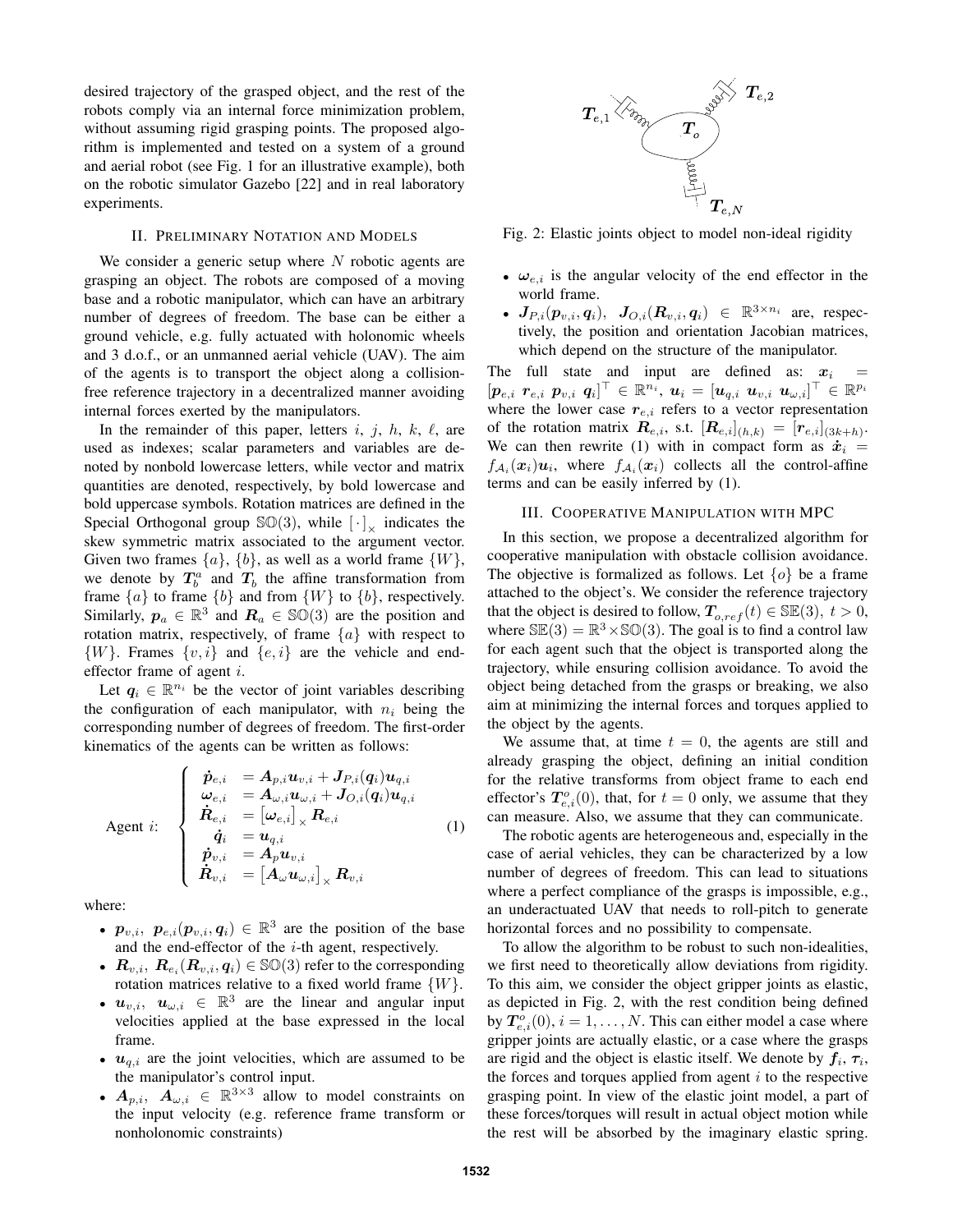We denote the latter by  $f_{i,o}$ ,  $\tau_{i,o}$ , which, since the initial condition at  $t = 0$  is the rest condition, satisfy

$$
\left\| \begin{bmatrix} f_{i,o}(t) \\ \tau_{i,o}(t) \end{bmatrix} \right\| = \kappa_i \, \text{dist}\left( T_{e,i}^o(t), T_{e,i}^o(0) \right) \tag{2}
$$

where  $dist(T_a, T_b) := ||p_a - p_b|| + \beta ||R_a^{\top} R_b - I||_F$ ,  $\beta \in \mathbb{R}$ ,  $\kappa_i > 0$  is a positive constant depending on the initial condition and physical properties of the object and the grippers, and  $\|\cdot\|_F$  is the Frobenius norm. The total forces/torques  $f_o$ and  $\tau$  applied to the object are the sum of the contributions of the agents. We define as internal forces all the components that cancel out in the sum but create tension/compression stresses on the object. Given all the possible forces/torques applied at the object that produce the same acceleration for the object center of mass, we aim at outputing those with minimal internal forces that also minimize the total norm  $\sum_{i=1}^{N} ||[f_{i,o}(t) \quad \tau_{i,o}(t)]||^2$ , since internal forces do not contribute in the net force but increase the norm sum. Assumption (2) then allows to translate this problem into the minimization of the corresponding displacement  $T_{e,i}^o(t)$ .

In particular, we address the prescribed objectives by resorting to a nonlinear MPC formulation: at each time  $t$ , given the state measure  $x_i(t)$ , solve the following Finite Horizon Optimal Control Problem (FHOCP) [18]:

$$
\underset{\hat{\mathbf{u}}_{1}(\cdot),...,\hat{\mathbf{u}}_{N}(\cdot)}{\operatorname{argmin}} \int_{t}^{t+T} \left\{ \operatorname{dist}(\hat{T}_{o}(\tau), \hat{T}_{o,ref}(\tau)) + \sum_{i=1}^{N} \operatorname{dist}(\hat{T}_{e,i}^{o}(\tau), \hat{T}_{e,i}^{o}(0)) + \sum_{i=1}^{N} \hat{\mathbf{u}}_{i}(\tau)^{\top} \mathbf{W}_{u} \hat{\mathbf{u}}_{i}(\tau) \right\} d\tau
$$
\nsubject to:

\n
$$
\dot{\hat{\mathbf{z}}}_{1} = f_{i}(\hat{\mathbf{x}}) \hat{\mathbf{u}}_{1} \qquad \text{is a } i = 1, N
$$

subject to:  $\dot{\hat{\mathbf{x}}}_i = f_{\mathcal{A}_i}(\hat{\mathbf{x}}_i) \hat{\mathbf{u}}_i$  $i = 1, \ldots, N$  $\hat{x}_i(t) = x_i(t)$  $\hat{\boldsymbol{x}}_i(\tau) \in \mathcal{X}_i, \ \hat{\boldsymbol{u}}_i(\tau) \in \mathcal{U}_i \ \tau \in [t, t + T]$ 

where the hat terms  $\hat{\cdot}$  denote the predicted variables, over a horizon T. The first integral term is the trajectory error, the second accounts for the minimization of internal forces,  $W_u$  is a matrix that weighs a penalty on the control effort, providing stability [18],  $T$  is the finite time window (MPC) horizon) and  $\mathcal{X}_i$ ,  $\mathcal{U}_i$  are the admissible sets for state and input values for each agent, that can account for singularityavoidance and actuation limits.

The problem can be approached in a decentralized way by resorting to a leader-follower architecture, as follows.

#### *A. Leader and Follower Coordination*

At the design stage, one agent is designed to be the leader. This choice has no theoretical limitations and it is driven by experimental evaluations. The leader computes the trajectory for its end effector such that the object tracks the prescribed trajectory, accounting for the object trajectory error as if the follower agents could not alter its behavior. In other words, the forces applied to the object along the desired trajectory

are produced by the leader and the action by the followers is then obtained to minimize the internal forces.

Note that:  $T_o(t) = T_{e,\ell}(t)T_o^{e,\ell}(t)$ , with  $\ell \in \{1, ..., N\}$ being the leader index.  $T_{e,\ell}(t)$  is a quantity that can be controlled, and it is accounted by (1);  $T_c^{e,\ell}(t)$ , on the other hand, is not controllable since it is a direct result of the forces applied at the object CoM, due to the elasticity assumption, that are not included in the model. However, if the overall dynamics is sufficiently slow and the elasticity is sufficiently low, it is reasonable to assume that, in absence of other forces and torques, the displacement is bounded over time, i.e.,

$$
dist(\boldsymbol{T}_{e,\ell}^o(t),\boldsymbol{T}_{e,\ell}^o(0)) < \varepsilon_\ell \tag{4}
$$

for a positive constant  $\varepsilon_{\ell}$ . Without the ability to make predictions on  $T_{e,\ell}^o$ , which is needed to estimate the object position given the end effector prediction, we will choose as estimate  $\hat{T}_{e,\ell}^o(t) = T_{e,\ell}^o(0), \forall t \in [0,T]$ , satisfying (4). Due to this assumption, agents are not needed to measure the object frame for  $t > 0$ . Then, the leader aims at minimizing the cost function:

$$
J_{\ell}(\hat{\boldsymbol{x}}_{\ell}(\cdot), \boldsymbol{u}_{\ell}(\cdot)) = \int_{t}^{t+T} \mathrm{dist}(\hat{\boldsymbol{T}}_{e,\ell}(\tau), \hat{\boldsymbol{T}}_{e,\ell,ref}(t)) d\tau \quad (5)
$$

through the following FHOCP:

$$
\underset{\mathbf{u}_{\ell}(\cdot)}{\operatorname{argmin}} \quad J_{\ell}(\mathbf{x}_{\ell}(\cdot), \mathbf{u}_{\ell}(\cdot)) + \int_{t}^{t+T} \mathbf{u}_{\ell}^{\top} \mathbf{W}_{u} \mathbf{u}_{\ell} d\tau
$$
\n
$$
\text{subject to:} \quad \dot{\hat{\mathbf{x}}}_{\ell} = f_{\mathcal{A}_{\ell}}(\hat{\mathbf{x}}_{\ell}) \mathbf{u}_{\ell} \tag{6}
$$
\n
$$
\hat{\mathbf{x}}_{\ell}(t) = \mathbf{x}_{\ell}(t) \quad \hat{\mathbf{x}}_{\ell}(\tau) \in \mathcal{X}_{\ell}, \ \mathbf{u}_{\ell}(\tau) \in \mathcal{U}_{\ell}, \ \tau \in [t, t+T]
$$

The solution to (6)  $u^*_{\ell}(\tau)$ , for  $\tau \in [t, t + T]$ , defines a predicted state trajectory  $x^*_{\ell}(\tau)$  that is optimal with respect to the reference trajectory for the object. In particular, from the first 12 components of the state vector the predicted trajectory for the end effector pose can be extracted, which we will refer to as  $T_{e,\ell}^*(\cdot)$ .

Conversely to the leader, the followers have to ensure that the trajectory planned by the leader is attained by adapting their system states and output forces/torques. The role of the followers is to minimize the internal forces, which is accomplished, due to (2), by minimizing the second term in (3). For  $j \neq \ell$ , define  $\hat{T}_{e,j}^o = T_{e,j}^o(0)$ , and then note that, by left-multiplication with  $T<sub>o</sub>(t)$  and using (4), we obtain:

$$
dist(\mathbf{T}_{e,j}^o(t), \mathbf{T}_{e,j}^o(0)) = dist(\mathbf{T}_o(t)\mathbf{T}_{e,j}^o(t), \mathbf{T}_o(t)\hat{\mathbf{T}}_{e,j}^o)
$$
  
= dist( $\mathbf{T}_{e,j}(t), \mathbf{T}_{e,\ell}(t)(\hat{\mathbf{T}}_{e,\ell}^o)^{-1}\hat{\mathbf{T}}_{e,j}^o$ ) +  $\varepsilon_j$  (7)

where  $\varepsilon_j$  is an error due to the approximations of (4). This means that  $T_{e,j}^o$ , for the followers, is controllable up to  $\varepsilon_j$ . In this way we explicitly express the displacement of the grasps from the rest condition in terms of controllable quantities. In view of (7) and given  $T_{e,\ell}^*(\cdot)$ , which is the leader trajectory that minimizes  $(6)$ , each follower agent j aims at minimizing the following cost function:

$$
J_j(\hat{\boldsymbol{x}}_j(\cdot), \boldsymbol{u}_j(\cdot)) = \int_t^{t+T} \text{dist}(\hat{\boldsymbol{T}}_{e,j}(\tau), \hat{\boldsymbol{T}}_{e,j,ref}(\tau)) d\tau \quad (8)
$$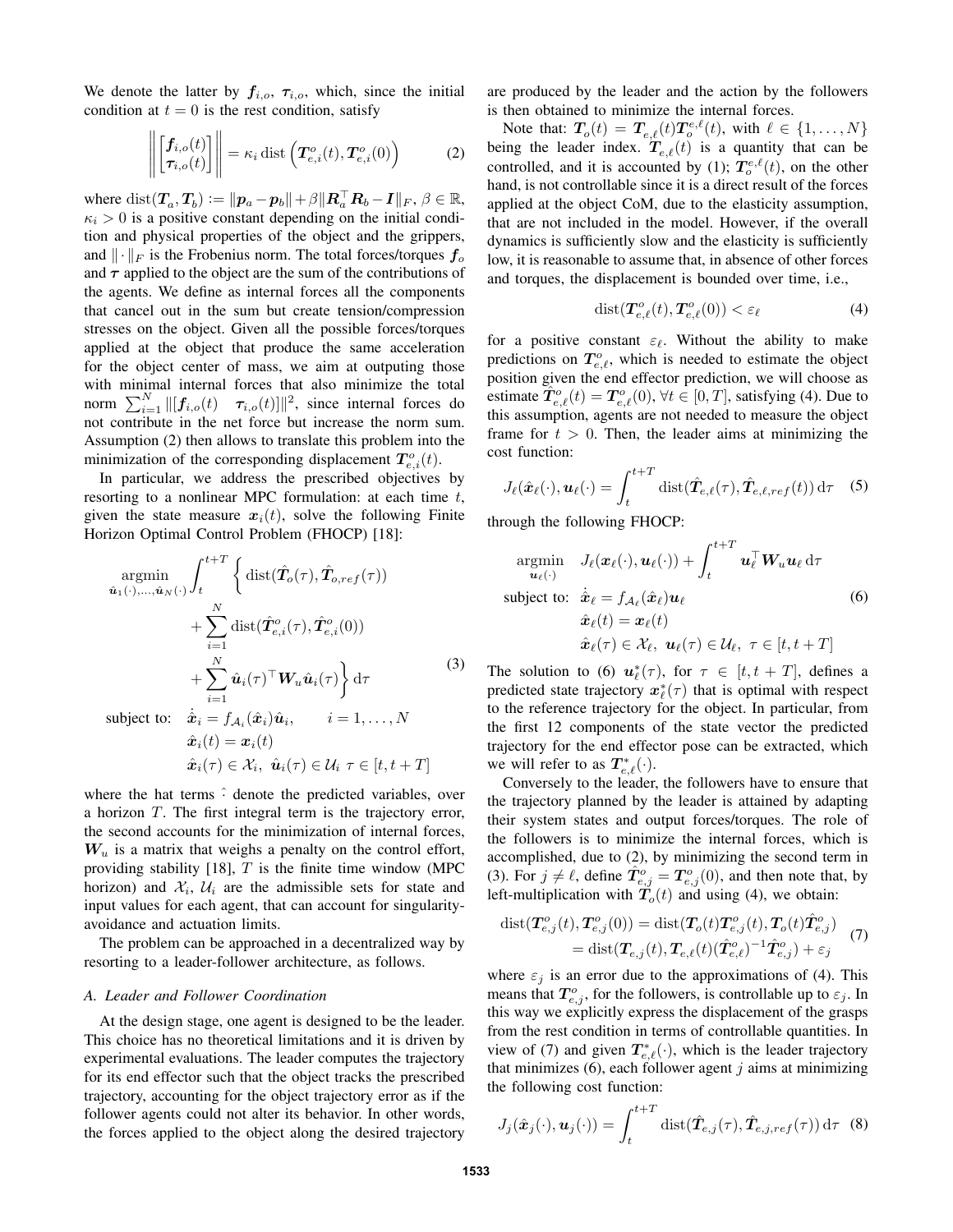where  $T_{e,j,ref}(t) = T_{e,\ell}^*(t) (\hat{T}_{e,\ell}^o)^{-1} \hat{T}_{e,j}^o$  is a transformation of the trajectory predicted from the leader. This is achieved, by iteratively solving the following FHOCP problem:

$$
\underset{\mathbf{\hat{u}}_j(t)}{\text{argmin}} \quad J_j(\hat{\mathbf{x}}_j(\cdot), \hat{\mathbf{u}}_j(\cdot)) + \int_t^{t+T} \hat{\mathbf{u}}_j^\top \mathbf{W}_u \hat{\mathbf{u}}_j \, d\tau
$$
\n
$$
\text{subject to:} \quad \dot{\hat{\mathbf{x}}}_j = f_{\mathcal{A}_j}(\hat{\mathbf{x}}_\ell) \hat{\mathbf{u}}_j \tag{9}
$$
\n
$$
\hat{\mathbf{x}}_j(t) = \mathbf{x}_j(t)
$$
\n
$$
\hat{\mathbf{x}}_j(\tau) \in \mathcal{X}_j, \quad \hat{\mathbf{u}}_j(\tau) \in \mathcal{U}_j, \quad \tau \in [t, t+T]
$$

# *B. Obstacle avoidance*

While collision avoidance could be implemented in the MPC constraints, the optimal solution is in most cases on the boundary of the available set and then if for some error the state falls outside this set the problem becomes infeasible. Although this could be solved with slack variables, we propose a different approach that is to be particularly convenient in an experimental environment: this consists in the introduction of an additional term in the cost function, which avoids increasing the number of optimization variables.

Mobile robots are extended objects, so we consider a set of  $K$  points defined on the robot as a function of the state  $\boldsymbol{p}_{i,k}(\boldsymbol{x}_{i})\in\mathbb{R}^{3},$  e.g.  $\boldsymbol{p}_{v},\boldsymbol{p}_{e,i},$  directly extracted from the state, or any link origin  $p_{i,i}(x_i)$ , defined according the forward kinematics. A set of  $M$  obstacles is defined by their positions  $\boldsymbol{o}_m \in \mathbb{R}^3$  and a radius  $d_m \in \mathbb{R}$  defining the minimum distance avoiding collision. We then define:

$$
J_{i,o}(\boldsymbol{x}_i) = \sum_{k=1}^{K} \sum_{m=1}^{M} C_{i,k,m} e^{-\lambda_{i,k,m} (||\boldsymbol{p}_{i,k}(\boldsymbol{x}_i) - \boldsymbol{o}_m|| + d_m)}
$$
(10)

where  $C_{i,k,m}$  is the desired cost value on the boundary of the sphere defined by  $(o_m, d_m)$  and  $\lambda_{i,k,m}$  determines the decay rate of the cost. Note that due to the exponential, the cost is negligible outside a radius defined by  $\lambda_{i,k,m}$ . Finally, in (6) and (9) we replace  $J_i$  with  $J_{full} = J_i + J_{i,o}$ , and the same algorithm apply.

#### IV. SIMULATIONS AND EXPERIMENTS

The proposed framework is validated through a realistic simulation (in Gazebo environment) and experimental results with 2 heterogeneous robots, where the continuous time formulation is discretized with a multiple shooting method. A common implementation for both the simulation and the experiment has been realized via a ROS network, that allows a common input-output interface, so that the same algorithm runs the on the two environment, as illustrated in Fig. 3.

The used heterogeneous robots consist of one ground and one aerial vehicles, as shown in Fig. 5. The ground robot is composed of an omnidirectional base, which is fully actuated on the floor plane, whereas the aerial robot is a planar hexacopter, both equipped with manipulators, of 4 and 2 revolute joints, respectively. The proposed framework is implemented with the ground robot being the leader and the aerial one being the follower.

To evaluate the performance of the algorithm, we consider  $e_{\ell}$  and  $e_{\alpha}$ , the position tracking error for the leader and



Fig. 3: The MPCs are implemented in ROS, allowing for a common interface to both the simulation and laboratory.

the object, respectively derived from  $T_{e,\ell,ref}$  and  $T_{e,o,ref}$ Moreover, we consider the respective orientation metrics  $\theta_{\ell}$ ,  $\theta_o$ , defined as  $\theta_* = \cos^{-1}(2((\tilde{\boldsymbol{q}}_*)^{\top}\tilde{\boldsymbol{q}}_{*,ref})^2 - 1)$ , with  $\tilde{\boldsymbol{q}}$ being the quaternion errors between the desired and the actual attitude. Since the follower does not follow an explicit trajectory but rather solves an optimization problem, we assess the performance for the aerial vehicle by inspecting the cost value of the MPC problem, which encodes the object displacement from the initial condition and then it is proportional to the internal forces, according to assumption (2). Under ideal conditions, the MPC scheme should always be able to keep it close to zero and, in practice, this should still be bounded. We can assess the validity of the algorithm by verifying that the value does not increase over time.

## *A. Lower level controllers*

In both the simulation and experiment, the MPCs run in different nodes on a off-board computer within the same ROS network as the robots, at 10 Hz and with an horizon length of  $T = 1$  s, producing a velocity setpoint for the joints and the vehicle. In the case of the ground robot, these are directly supplied to the (real or simulated) motor drivers. The UAV relies on an attitude stabilization and a controller that converts the MPC command to desired roll-pitch-yawthrust. To increase robustness, the latter aims at tracking both the computed velocity and the first sample of pose from the trajectory predicted by the MPC.

# *B. Gazebo simulations*

Gazebo is a multi-robot simulator based on *Open Dynamic Engine* physics-engine that allows for realistic robot simulations [22]. The two robots are simulated in Gazebo via custom URDF models, as represented in Fig. 1. The dynamic of all joints and the base of the ground robot are simulated via ros control, while RotorS [23] is employed for nrotor flight simulation.

To launch the scenario, the UAV takes off and starts hovering in a predefined position near the object, in the grasp position. After this, the experiment starts  $(t = 0)$ when the end effectors of ground and aerial robots are at  $[0.39, 0.02, 0.34]^\top$  [m] and  $[0.81, 0.00, 0.04]^\top$  [m]. Fig. 4 shows the results of a simulation where the algorithm is tested with a constant setpoint in  $[0, 1.5, 0.3]^\top$  [m] and the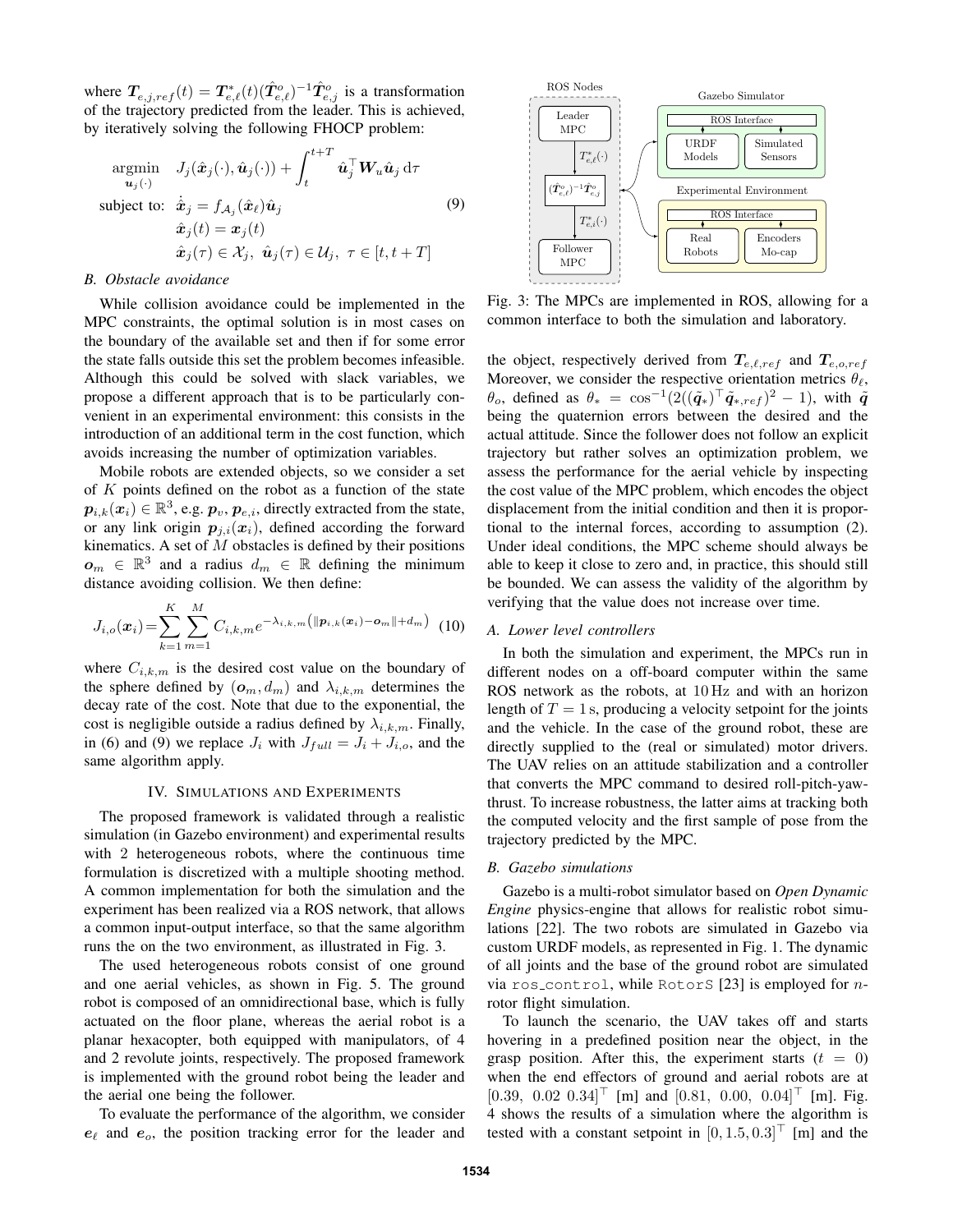



(c) Aerial MPC objective cost value for predicted window

Fig. 4: Gazebo simulation results

same orientation as the initial state, with an box placed at  $[0.0, 0.5, 0.0]^\top$  [m] Fig. 4 shows that both the ground and the aerial robots are able to drive the object error to zero by avoiding the obstacle. In particular, figure 4c shows that the displacement of the follower with respect to the prescribed object trajectory is bounded through the transportation and eventually converges to zero, despite an initial peak due to a delay in the reference tracking. The simulation example is clearly illustrated in the accompanying video.

# *C. Experiments*

The experiment, whose setup shown in Fig. 5, was conducted at the Smart Mobility Lab<sup>1</sup>, at KTH Royal Institute of Technology. A motion capture system was employed to measure the quantities that are part of the state in (1), i.e. the poses of ground base and end effector, and the vehicle of the UAV. The latter's end-effector, instead, was occluded by the vehicle and was estimated via the open-loop forward kinematics. In the initial configuration the robots are assumed

<sup>1</sup>https://www.kth.se/dcs/research/control-of-transport/smart-mobilitylab/smart-mobility-lab-1.441539 - Accessed, March 1st, 2020.



Fig. 5: Experimental setup

to be already grasping the object, which is is a plastic bar, 0.85 m long, that allows for some elastic deformation.

The experiment starts with the UAV hovering, grasping the object with its end-effector at  $[-0.42, 0.60, 0.15]^\top$  [m], while the ground end-effector is at  $[0.42, 0.61, 0.2687]^\top$  [m] and the bar at [0.09, 0.60, 0.2067] [m]. Two obstacles, one traffic cone and one box, are placed at  $[1.00, -0.61, 0.00]$ and  $[1.00, -0.61, 0.00]^\top$  [m], forcing the vehicles to perform an avoidance maneuver. The results of a constantsetpoint tracking experiment, where the goal position is set at  $[-0.0175, -1.5652, 0.3000]^\top$  [m] and the goal orientation is the same as the initial one, similar to simulation are reported in Fig. 6a, 6b and 6c.

It can be noticed from Fig. 6 that, while the leader robot is able to converge to its setpoint, the object has some error. This means that the relative transforms between the robots and the object,  $T_{e,\ell}^{o}(t)$  and  $T_{e,j}^{o}(t)$ , are not exactly equal to the initial condition  $T_{e,\ell}^o(0)$  and  $T_{e,j}^o(0)$ . Fig. 6c shows that while the cost is bounded, and then the displacements are within the physical limits of object detachment, it is not driven to zero, as in the gazebo simulations. This cannot be attributed to the effects of the internal forces because, intuitively, they would tend to push the follower to lower the error. Instead, the degradation of performance can be caused by saturation in the low level controller of the UAV, and ground effects that arise since the latter is flying close to the ground and the obstacles. Nevertheless, both the error and the cost in Fig. 6c are bounded and the MPC scheme is able to keep the system stable, even when at time  $t = 22$  s, when a fictitious external disturbance is simulated by applying a short impulse to the ground vehicle arm joints commands. In that case, the plots show that the algorithm is able to handle the disturbance and keep the error bounded. The experiment is clearly illustrated in the accompanying video, which shows that the algorithm is able to complete the transportation task without having the object detached or damaged.

## V. CONCLUSION

In this work we proposed a decentralized algorithm to coordinate a team of heterogeneous robotic agents that are designed to transport an object to a prescribed target pose. The procedure is designed to be robust to uncertainties and unmodelled dynamics such as underactuation and non-ideal tracking of the computed control inputs. The technique was